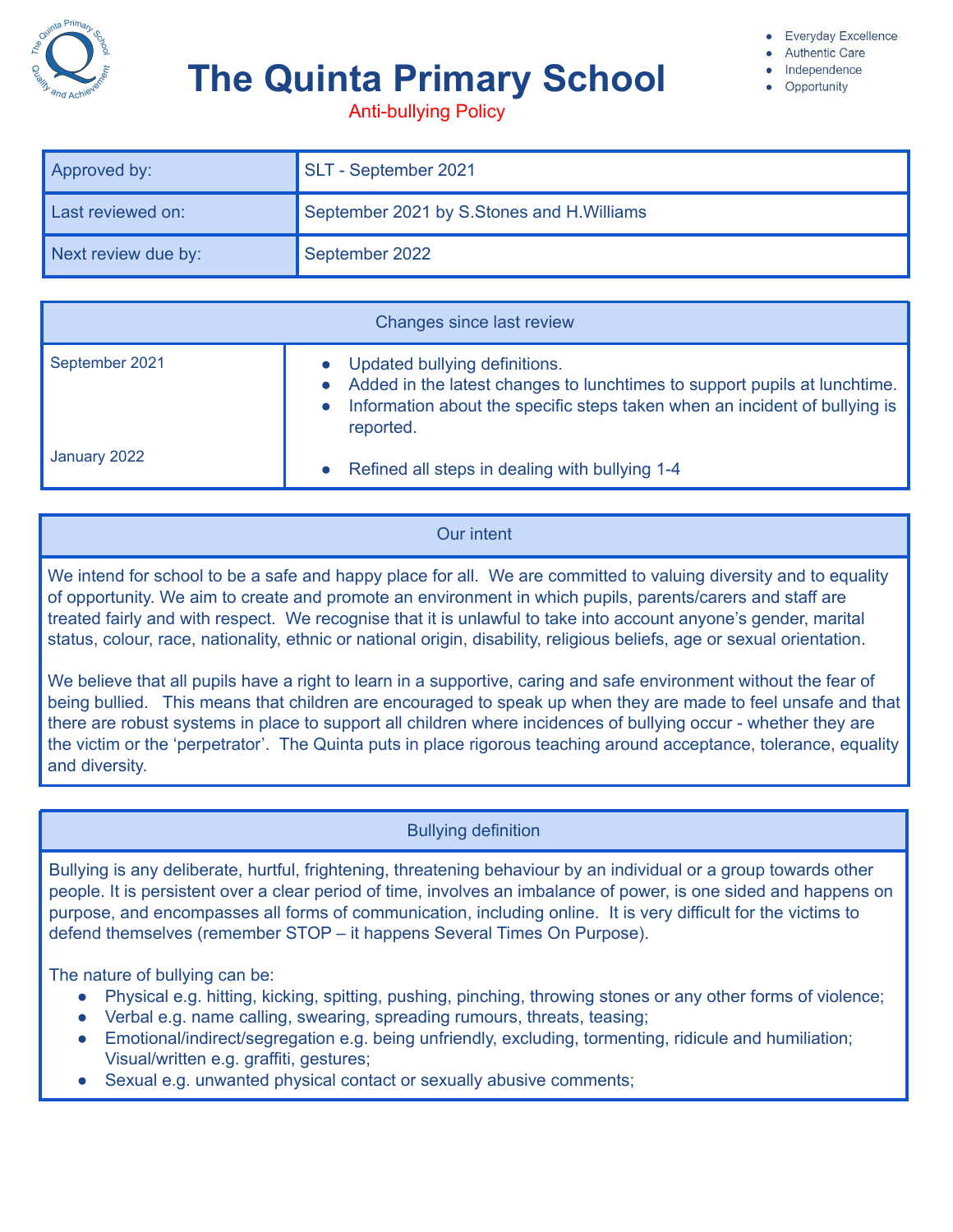- Racial e.g. name calling, racial taunts;
- Homophobic/transphobic/biphobic e.g. inappropriate language targeted at a child or at a child's family circumstances.
- Cyber-bullying e.g. texting, emailing, social networking;
- Damage to property, or theft e.g. pupils may have their property damaged or stolen.

The Quinta recognises that although anyone can be bullied for almost any reason or difference, some children may be more vulnerable to bullying than others. Research has identified various different types of bullying experienced by particular vulnerable groups of children. These include gender, gender identity, sexual identity or orientation, ethnic origin, religion or belief, personality, appearance or health conditions, Special Educational Needs (SEN) or disability, culture or class or home or other personal circumstances. This is not an exhaustive list.

### Signs and symptoms of bullying

Staff should be vigilant in looking out for signs of bullying or other child protection issues including:

- Physical: unexplained bruises, scratches, cuts, missing belongings, damaged clothes, or schoolwork, loss of appetite, stomach aches, headaches, bedwetting.
- Emotional: losing interest in school, being withdrawn or secretive, unusual shows of temper, refusal to say why unhappy, high level of anxiety, mood swings, tearfulness for no reason, lack of confidence, headaches and stomach aches, signs of depression.
- Behavioural: asking to be taken to school, coming home for lunch, taking longer to get home, asking for more money, using different routes to school, 'losing' more items than usual, sudden changes in behaviour and mood, concentration difficulties, truancy

### Prevention of bullying

The school has a very clear ethos around tolerance, accepting others and inclusion. The school follows the 'No Outsiders' approach and through our PHSCE and use of picture books pupils are educated around differences that exist within our community and wider society.

Additionally in PHSCE, our curriculum covers lots of key issues to promote empathy between others. We also have specific lessons stemming from KiVa covering anti-bullying, the prevention of bullying, the key roles that exist within bullying, what we can do to prevent bullying and how it can be reported. We also teach about the long term effects of bullying so that pupils understand the severity of long term bullying. Pupils are all very clearly educated in what is bullying and what is not bullying so that when it is reported it is swiftly dealt with. Where there is conflict between or emotional support needed, there are clear avenues for that too in school such as wellbeing support at lunch or our emotional wellbeing mentor.

There is additional support in place at lunchtime to ensure that potential flashpoints are identified:

Wellbeing TAs outside who are there to support all children as needed or specific children who have been identified by staff to need additional help at social times.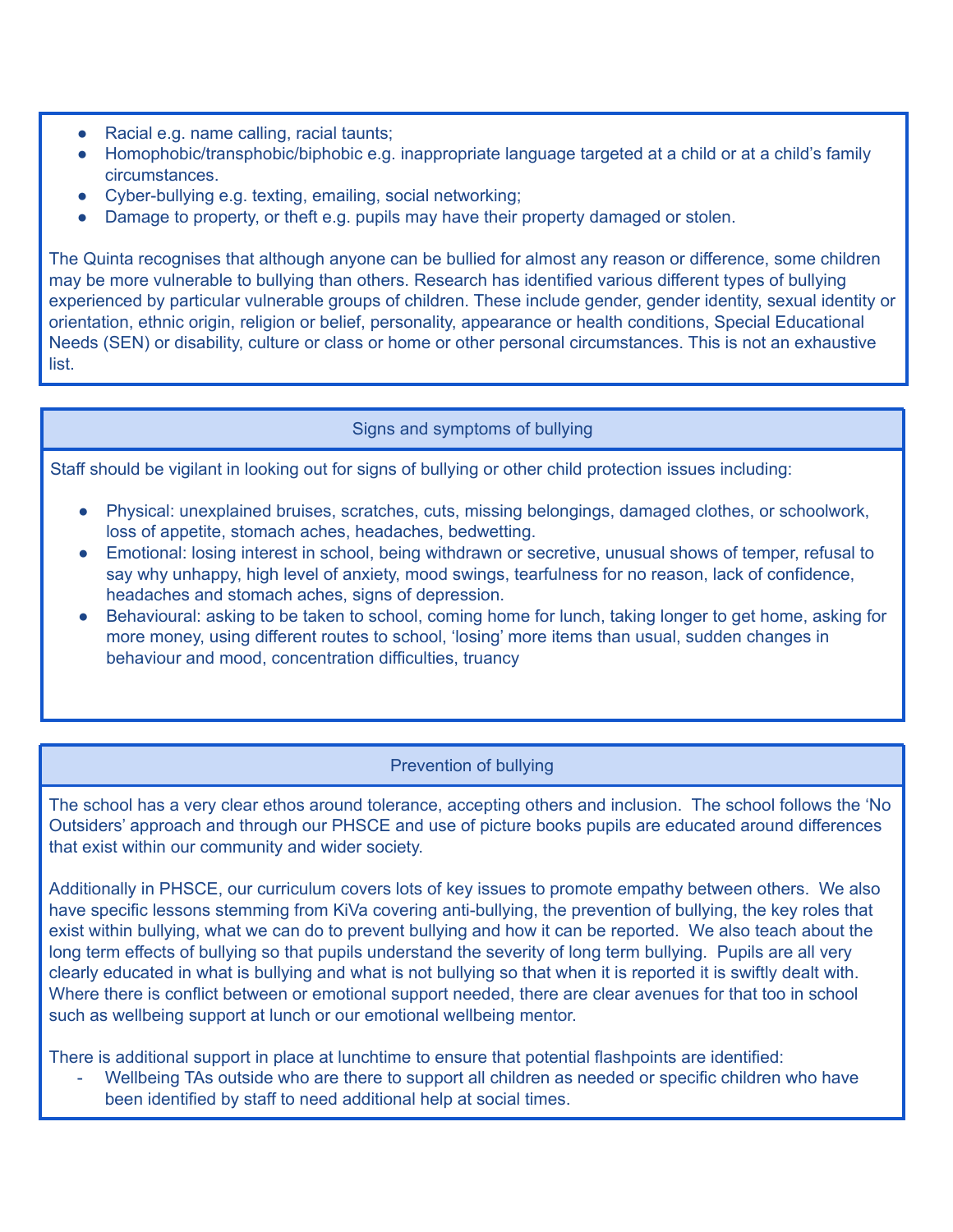- Senior leaders are on duty to support pupils and help with resolving any conflicts and helping ensure that pupils are playing safely and happily.
- Mid day assistants run games with pupils which any pupil can join in with if they want to play near to or with an adult.

# Procedure for reporting bullying

### **Step 1**

If a child or parent reports bullying then the staff member records on CPOMS so that the DSL and key staff are aware immediately. This details the pupil's experience is logged. This is completed by the adult that deals with the initial incident.

- Classroom teacher, teaching assistant or the wellbeing mentor will ascertain the facts at this stage and reassure the pupils they are safe and that they have done the right thing.
- If evidence suggests that bullying is not taking place e.g. it was a one off incident, the pupils will be spoken to in line with the behaviour policy.
- If evidence suggests that bullying is taking place, step 2 will be initiated.

# **Step 2**

Escalation to key stage leader and behaviour team.

- All key adults will be made aware of concerns to ensure additional vigilance during the school day.
- The parents of all pupils involved are spoken to about the incidents that have been occuring.
- An action plan will be put in place by the class teacher and uploaded to CPOMS for visibility.
- Regular communication (usually weekly for a short period ⅔ weeks) will occur between the pupils' class teacher and parents. If this doesn't prevent the escalation or there is a continuation then step 3 will be initiated.
- A review of the plan will take place at the end of the assigned period which will be dependent on the severity and level of initial concern. The additional measures will usually be gradually reduced from week 3 if the concerns are no longer present.
- The pupils involved will receive immediate (within the next 2 school days) ELSA (Emotional Literacy Support).
- A live log will be shared with parents detailing incidents and actions taken.

# **Step 3**

Escalation to headteacher.

- Pupils will receive intensive pastoral support intervention to develop understanding of emotions and social interaction.
- More regular (daily/  $\frac{2}{3}$  times per week) communication with parents will take place after an initial meeting with the headteacher, key stage lead and class teacher. The ELSA trained staff member may attend if required.
- Pastoral team will carry out regular check-ins during free time e.g. break/lunch.
- The monitoring and intensive support will gradually reduce when the concern is no longer at this heightened level.

### **Step 4**

Involvement of external agencies.

Where bullying escalates to step 4 there will be external involvement for example: education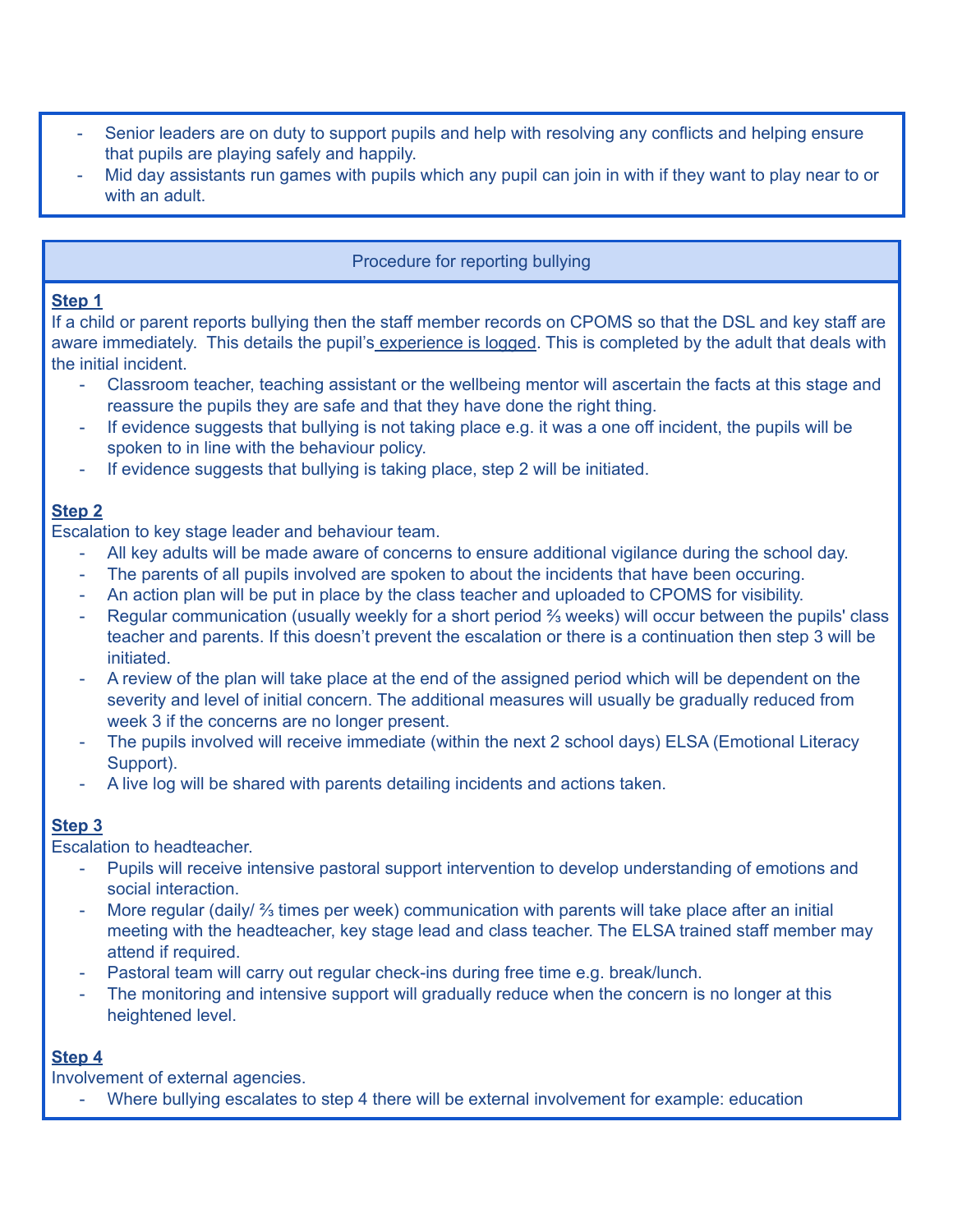psychologist, police, counsellor, family support worker, social services.

#### \*Strategies for dealing with bullying

Each incident of bullying is very unique. Depending on the nature of the incident and the pupils involved there will be a mixture of the following strategies employed in order to rectify the situation and ensure safety for all.

- **Lunchtime supervision**: Additional support in place with an adult at lunchtimes.
- **Emotional support** such as ELSA or SWaNS within school to support any child involved with bullying (either a victim or perpetrator).
- **Referral** to external agencies: A play therapy referral to support the pupil with learning how to play, child counselling
- Attending specific **interventions** in school to educate the child around a specific area as required by the incident e.g. promoting tolerance towards a specific group, resolving conflicts and emotion management, relating to others.
- **Heightened vigilance** around the pupil (s) concerned.
- **KiVa strategies** (Aims of KiVa are to: Raise awareness of the role that a group plays in maintaining bullying, Increase empathy toward victims, promote strategies to support the victim and to support children's self-efficacy to use those strategies, increase children's skills in coping when they are victimised)
- **- Reduced time in free play**
- **Regular meetings** with key adults around the child.

#### Linked policies or key documents

**PHSCE [curriculum](https://docs.google.com/document/d/1QL8CRqY_0YC5sVBijNyhA4VldONAJXvWU9APWCUIqAg/edit?usp=sharing)**

**DfE: [Preventing](https://assets.publishing.service.gov.uk/government/uploads/system/uploads/attachment_data/file/623895/Preventing_and_tackling_bullying_advice.pdf) and tackling bullying**

| <b>Professional development</b> |                 |              |  |  |
|---------------------------------|-----------------|--------------|--|--|
| <b>Date</b>                     | <b>Overview</b> | <b>Links</b> |  |  |
|                                 |                 |              |  |  |